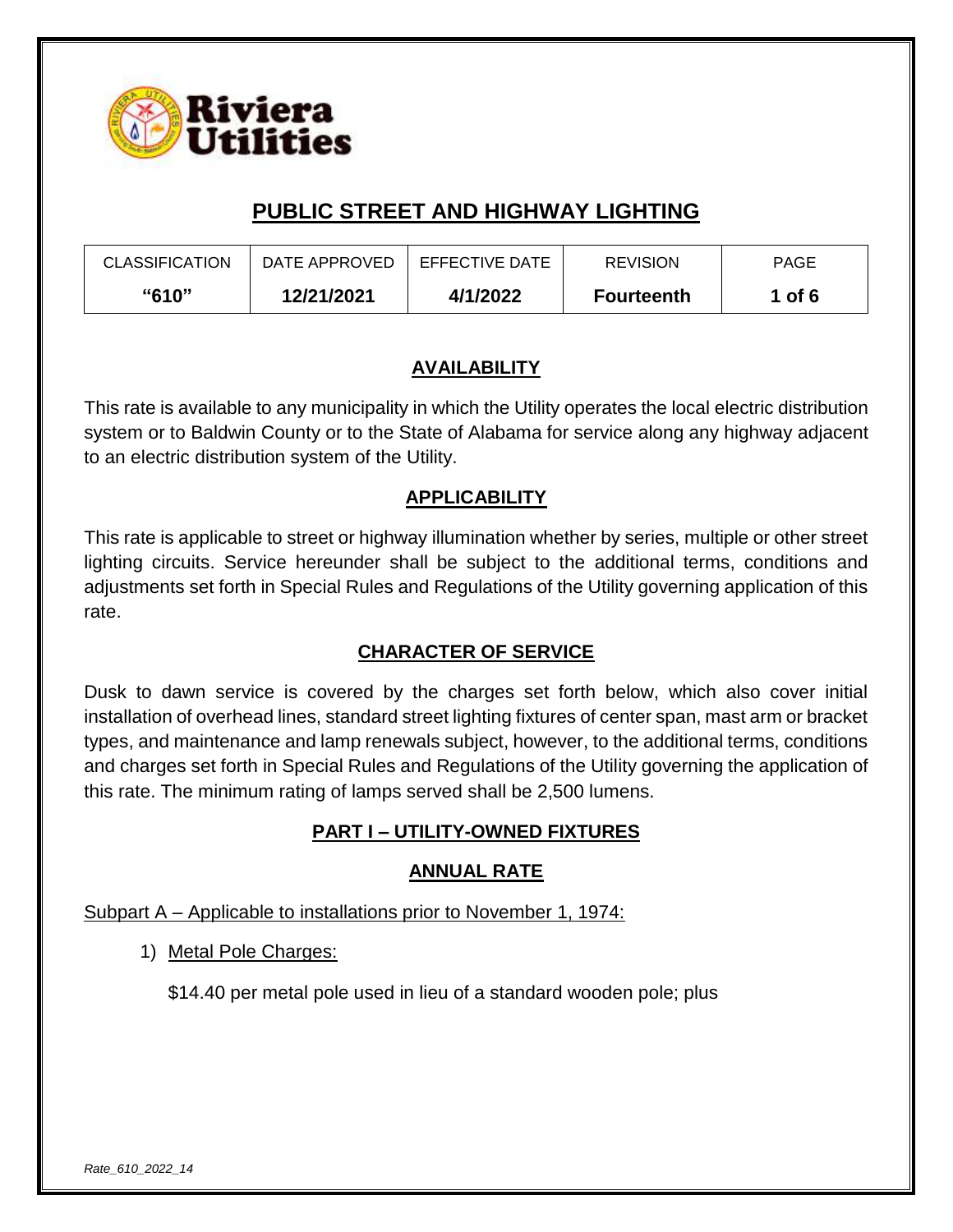

| <b>CLASSIFICATION</b> | DATE APPROVED | EFFECTIVE DATE | <b>REVISION</b>   | <b>PAGE</b> |
|-----------------------|---------------|----------------|-------------------|-------------|
| "610"                 | 12/21/2021    | 4/1/2022       | <b>Fourteenth</b> | $2$ of 6    |

### 2) Lamp Charges:

|                            | Average kWh |                 |  |
|----------------------------|-------------|-----------------|--|
|                            | Per Month   | Charge Per Lamp |  |
| 2,500 Lumen Incandescent   | 63          | \$21.00         |  |
| 7,000 Lumen Mercury Vapor  | 67          | \$45.00         |  |
| 20,000 Lumen Mercury Vapor | 150         | \$105.00        |  |

### Subpart B – Applicable to installations after November 1, 1974 and prior to July 1, 1989:

### 1) Circuit Charges:

50.0 cents per foot of underground cable owned and maintained by the Utility when the cable is not under pavement; plus

85.0 cents per foot of such cable when cable is under pavement; plus

#### 2) Lamp Charges:

| Average kWh                                                                                                                                                           |                 |
|-----------------------------------------------------------------------------------------------------------------------------------------------------------------------|-----------------|
| Per Month                                                                                                                                                             | Charge per Lamp |
| 67                                                                                                                                                                    | \$56.00         |
| 150                                                                                                                                                                   | \$120.00        |
| 39                                                                                                                                                                    | \$56.40         |
| 99                                                                                                                                                                    | \$120.00        |
| 162                                                                                                                                                                   | \$162.00        |
| 7,000 Lumen Mercury Vapor<br>20,000 Lumen Mercury Vapor<br>9,500 Lumen High Pressure Sodium<br>25,500 Lumen High Pressure Sodium<br>47,000 Lumen High Pressure Sodium |                 |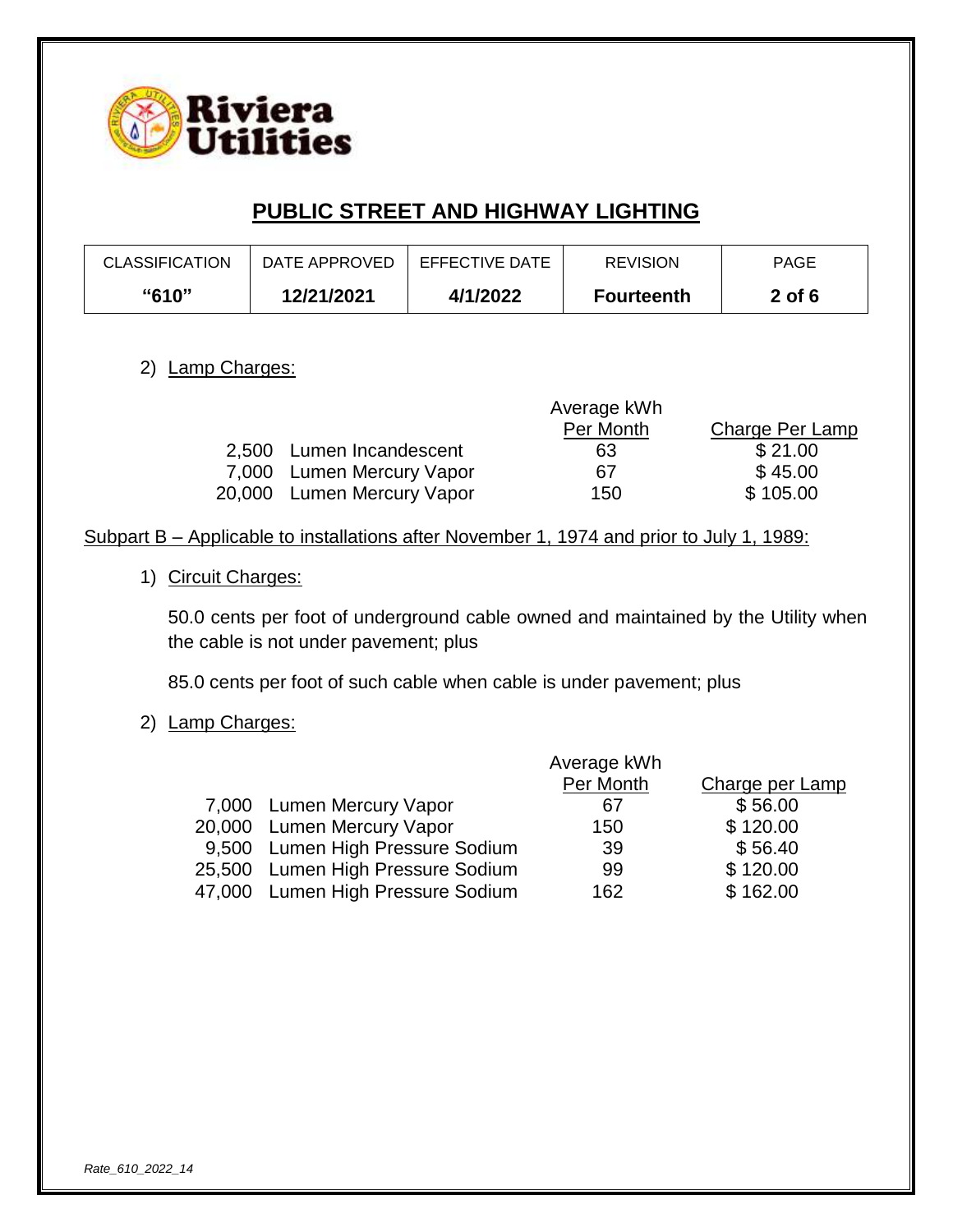

| <b>CLASSIFICATION</b> | DATE APPROVED | EFFECTIVE DATE | <b>REVISION</b>   | <b>PAGE</b> |
|-----------------------|---------------|----------------|-------------------|-------------|
| <b>"610"</b>          | 12/21/2021    | 4/1/2022       | <b>Fourteenth</b> | 3 of 6      |

Subpart C – Applicable to installations after January 1, 2017:

1) Charge per Fixture:

| Type                       | Wattage | Lumens | Pole             |                           | Installation (Per | Monthly     |
|----------------------------|---------|--------|------------------|---------------------------|-------------------|-------------|
|                            |         |        |                  |                           | Pole)             | Charge      |
| <b>Street</b>              | 80      | 10,000 | Existing         | \$                        | 50.00             | \$<br>6.00  |
|                            |         |        | Wood             | \$                        | 100.00            | \$<br>8.50  |
|                            |         |        | Existing         | \$                        | 50.00             | \$<br>10.00 |
| Cobra                      | 110     | 13,750 | Wood             | \$                        | 100.00            | \$<br>12.50 |
|                            |         |        | FG/AL Sgl        | \$                        | 1,500.00          | \$<br>18.50 |
|                            |         |        | <b>FG/AL Dbl</b> | \$                        | 1,500.00          | \$<br>28.50 |
| Galleon                    | 208     | 26,000 | FG/AL Sql        | \$                        | 1,500.00          | \$<br>26.00 |
|                            |         |        | <b>FG/AL Dbl</b> | \$                        | 1,500.00          | \$<br>41.00 |
| Flood                      | 120     | 15,000 | Existing         | \$                        | 50.00             | \$<br>10.50 |
|                            |         |        | Wood             | \$                        | 100.00            | \$<br>13.00 |
| <b>American Revolution</b> | 50      | 6,250  | Straight         | \$                        | 800.00            | \$<br>6.50  |
| (4 sided)                  |         |        | <b>Tapered</b>   |                           |                   |             |
|                            |         | 11,250 | Straight         | $\boldsymbol{\mathsf{S}}$ | 1,000.00          | \$<br>13.50 |
| Arlington/Washington       | 90      |        | Tapered          |                           |                   |             |
|                            |         |        | <b>Fluted</b>    | \$                        | 1,500.00          | \$<br>13.50 |

## **PART II – CUSTOMER OWNED FIXTURES**

### **MONTHLY RATE**

9.25¢ per kWh for all kWh's consumed per lamp

### **PAYMENT**

Bills for service rendered hereunder are payable on or before the past due date, which is intended to be no less than twenty (20) days from date the bill is rendered. Bills not paid within such period shall be considered as delinquent, and subject to service charges as set forth in the Utility's rules and regulations.

*Rate\_610\_2022\_14*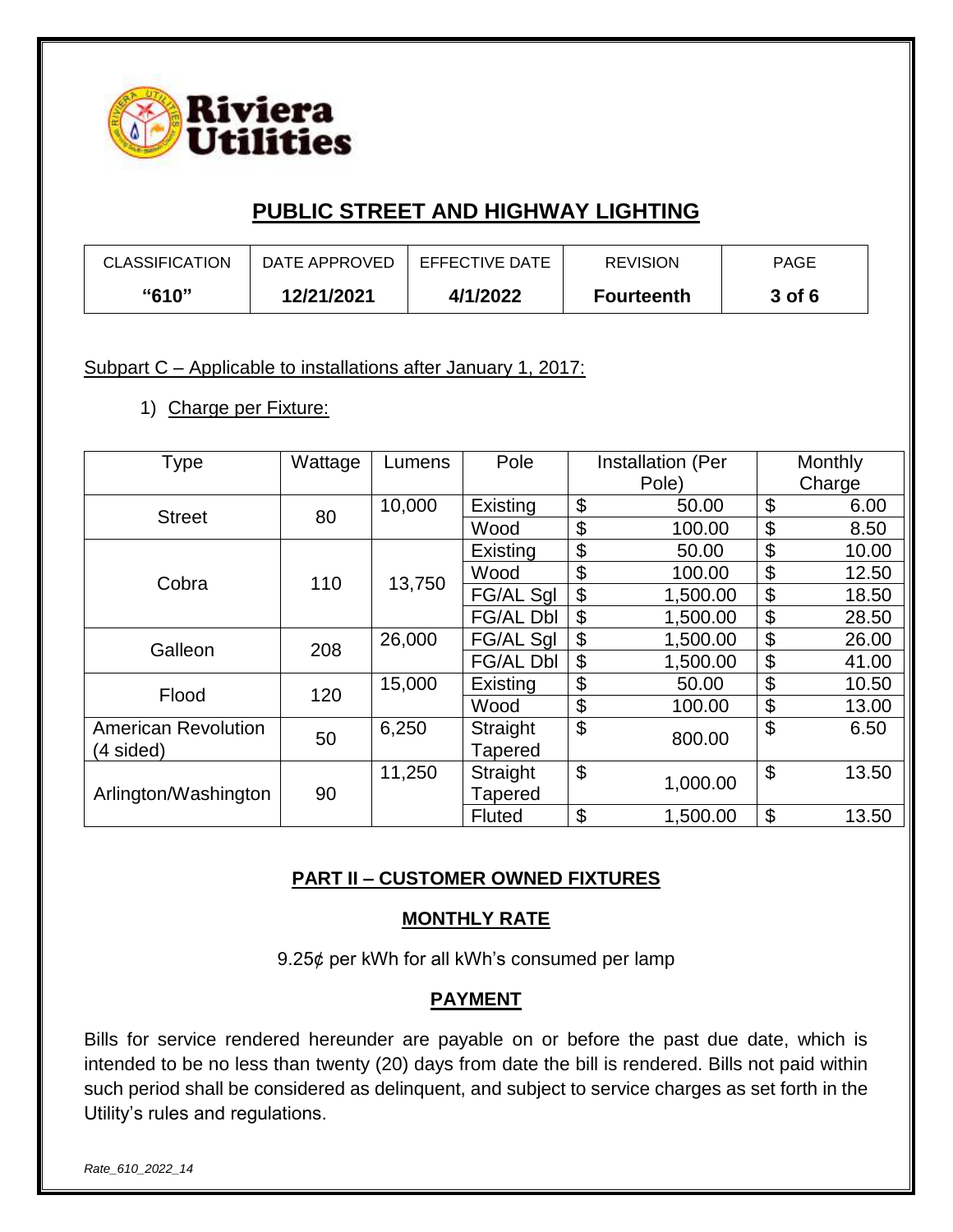

| <b>CLASSIFICATION</b> | DATE APPROVED | EFFECTIVE DATE | <b>REVISION</b>   | <b>PAGE</b> |
|-----------------------|---------------|----------------|-------------------|-------------|
| "610"                 | 12/21/2021    | 4/1/2022       | <b>Fourteenth</b> | 4 of 6      |

## **TAX PROVISIONS**

In the event any privilege, license, franchise, use, occupational, or other similar tax is imposed upon the Utility by any governmental authority, either Federal, State, or local, in excess of those in effect on October 1, 2005, there shall be added to the above rates and charges an amount calculated on a pro-rata basis sufficient to recover any such tax or taxes.

## **GENERAL**

The amount calculated at the above rate will be increased or decreased under the provisions of the Utility's Rate "ECA" (Energy Cost Adjustment) by applying the effective Energy Cost Adjustment factor to the average kilowatt-hours consumed per lamp each month.

This rate schedule supersedes and replaces Rate Classification "610" Thirteenth Revised Sheet dated June 1, 2020, and applies to all billing rendered for Public Street and highway lighting on or after April 1, 2022, and shall continue from month to month until rescinded.

## **SPECIAL RULES GOVERNING THE APPLICATION OF**

## **CLASSIFICATION "610"**

## **PUBLIC STREET AND HIGHWAY LIGHTING**

### **Part I – Utility-Owned Fixtures**

1. Type of Lighting System:

The Utility shall determine the most economical type of system at each location, which may be for series or multiple lamps, or a combination of both types of lamps. Standardtype fixtures shall be used for all lamp installations.

2. Multiple Lamp Ratings: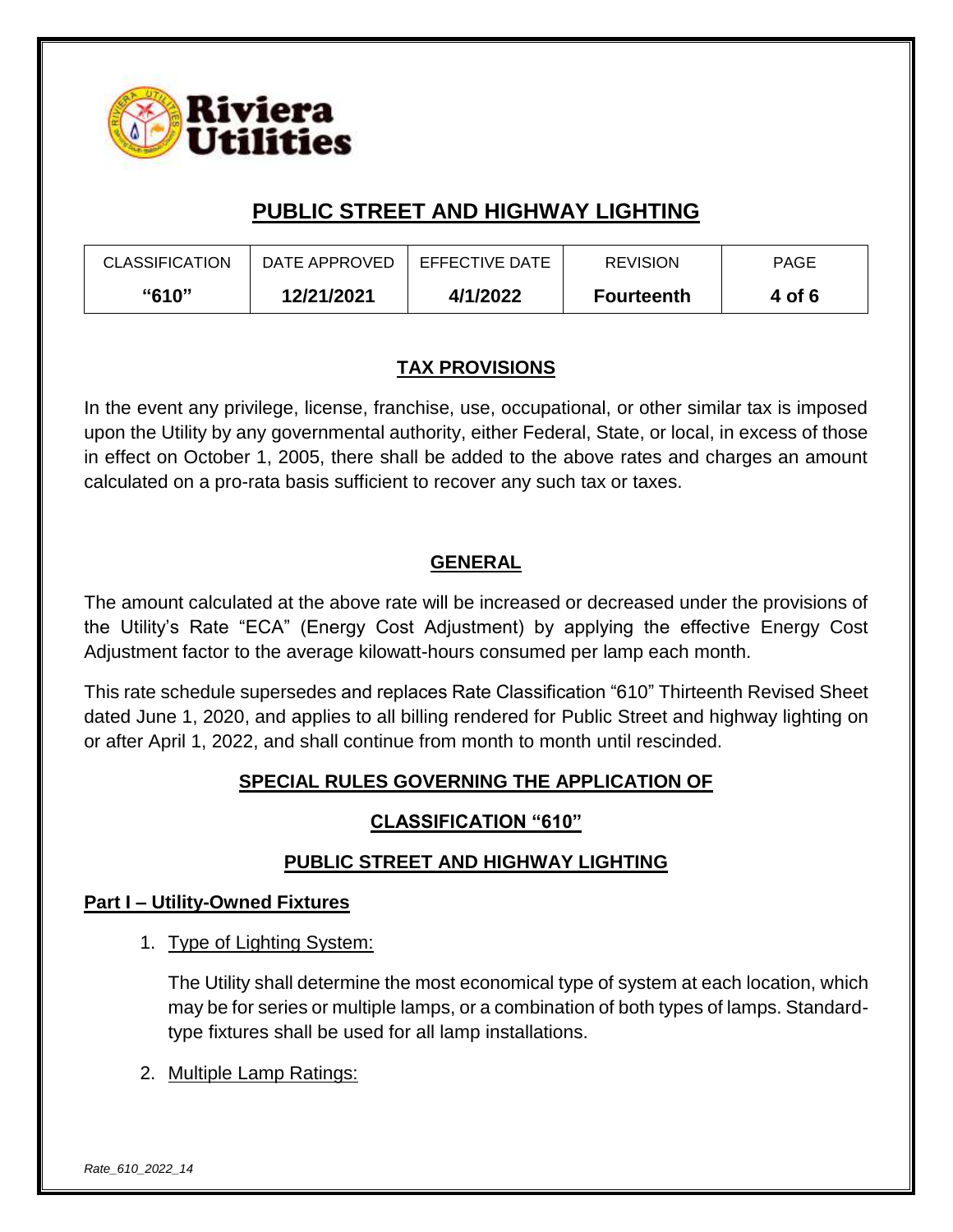

| <b>CLASSIFICATION</b> | DATE APPROVED | EFFECTIVE DATE | <b>REVISION</b>   | <b>PAGE</b> |
|-----------------------|---------------|----------------|-------------------|-------------|
| "610"                 | 12/21/2021    | 4/1/2022       | <b>Fourteenth</b> | 5 of 6      |

Whenever the Utility installs multiple lamps, it shall provide lamps which have approximately the same nominal rating by the manufacturer as the lamp lumens contracted for under the rate.

### 3. Special Equipment:

The Utility shall not be required to make additional investment in special fixtures, equipment or in underground wiring except under conditions mutually agreeable with the Customer and the Utility.

### 4. Underground Circuits:

For installations after October 1, 2013 the Utility will install, maintain, and retain ownership of any underground circuits for unmetered lights covered under this rate, according to the standard policies for such circuits. Installation charges for the underground circuits are not included in this rate, and will be determined separately. The Utility, at its discretion and upon request of the owner, may assume maintenance responsibilities for underground circuits supplying lights covered under this rate installed prior to October 1, 2013 if such circuits after inspection by the Utility are deemed to be installed according to the Utility's standards.

#### 5. Lamp Removals:

All luminary removals, whether or not circuit or photo-electric controls are removed, will be credited to the Customer at the rates specified for such lamps under Part I.

#### 6. Lamp Replacements:

In cases where the Customer desires to replace a luminary with one of comparable lumen rating or with one of increased lumen rating or, in such cases where a lamp is damaged beyond repair, either by accident, vandalism or any other cause beyond the Utility's control, the removed lamp will be credited to the Customer at the rate applicable thereto at the time of its removal, and the replacement lamp will be charged to the Customer at the rate for such lamp under Part I, Subpart C.